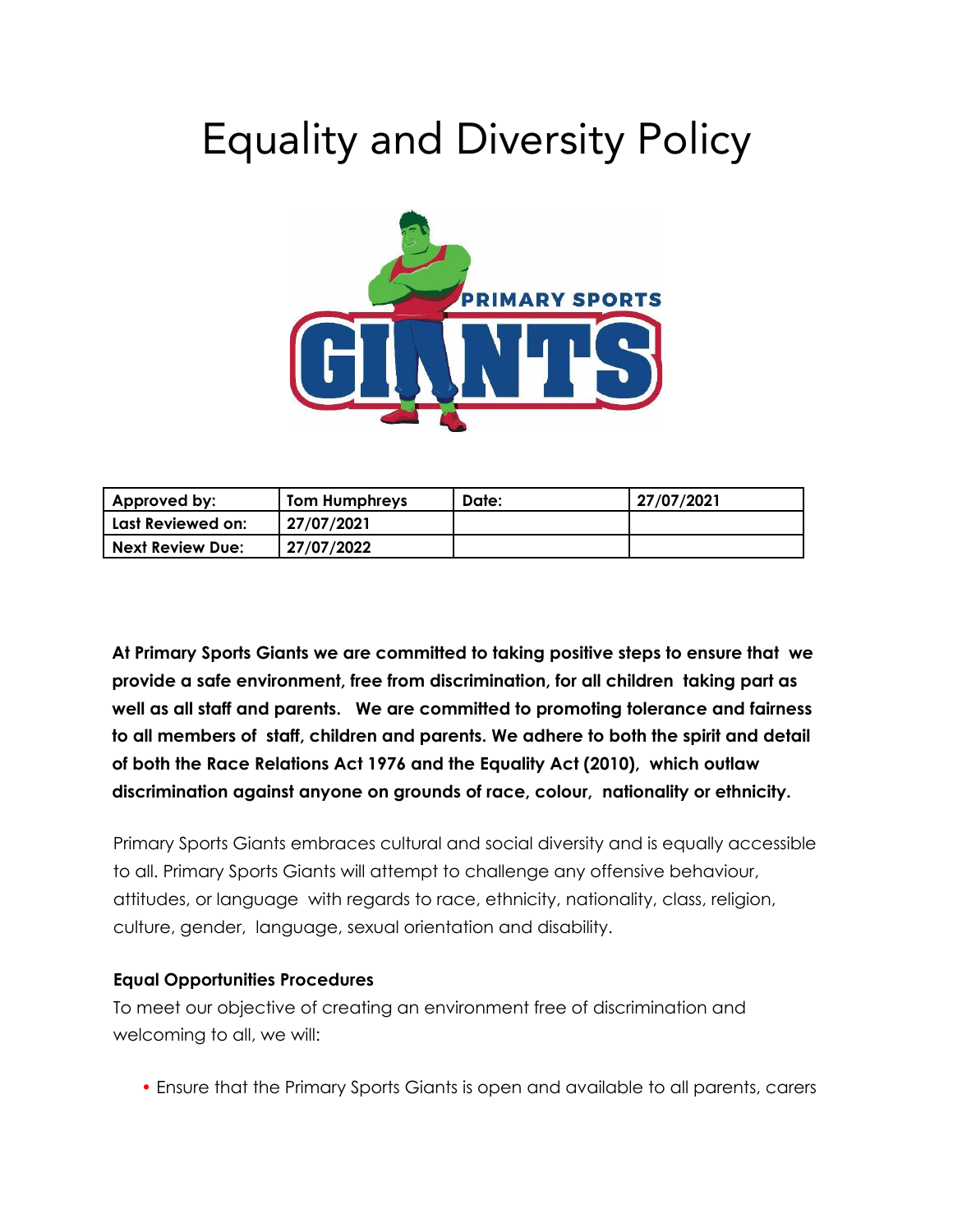and children in the local community

- Ensure that issues of race, ethnicity, nationality, class, religion, culture, gender, language, sexual orientation and disability do not inhibit a child from accessing our services or our venues
- Treat all children and their parents with equal concern and value
- Ensure that our recruitment procedures are open, fair and non discriminatory.
- Ensure that all members of staff are aware of, and understand, the attached glossary of terms stated in the Equality Act (2010) and the Staff Equality, Diversity and Inclusion Policy
- Encourage and support staff to act as positive role models to children by displaying and promoting tolerant and respectful behaviour, language and attitudes, alongside challenging any discriminatory incidents
- Work towards fulfilling all of the legal requirements of the Sex Discrimination Act 1975, the Disability Discrimination Act 1995, the Human Rights Act 1998, and the Race Relations (Amendment) Act 2000

The Course Supervisor is responsible for ensuring that appropriate action is taken towards any discriminatory behaviour, language or attitude that occurs.

## **Addressing Discrimination and Racial Harassment**

Whoever becomes aware of an incident involving racial harassment or discrimination, whether it is a child or a member of staff will be encouraged to report the incident to the Course Supervisor or a senior member of staff.

The incident will be investigated thoroughly, and the individual concerned will be told that such behaviour is not tolerated and that steps have been taken to ensure that it does not happen again.

In the case of children, the incident will be reported to the child's parent, in accordance with the **Behaviour Management and Bullying Policy**. If the situation cannot be resolved Primary Sports Giants may have to inform the parent that their child is no longer welcome to attend, in accordance to the Suspensions and Exclusions Policy.

The Supervisor is responsible for ensuring all incidents are dealt with professionally and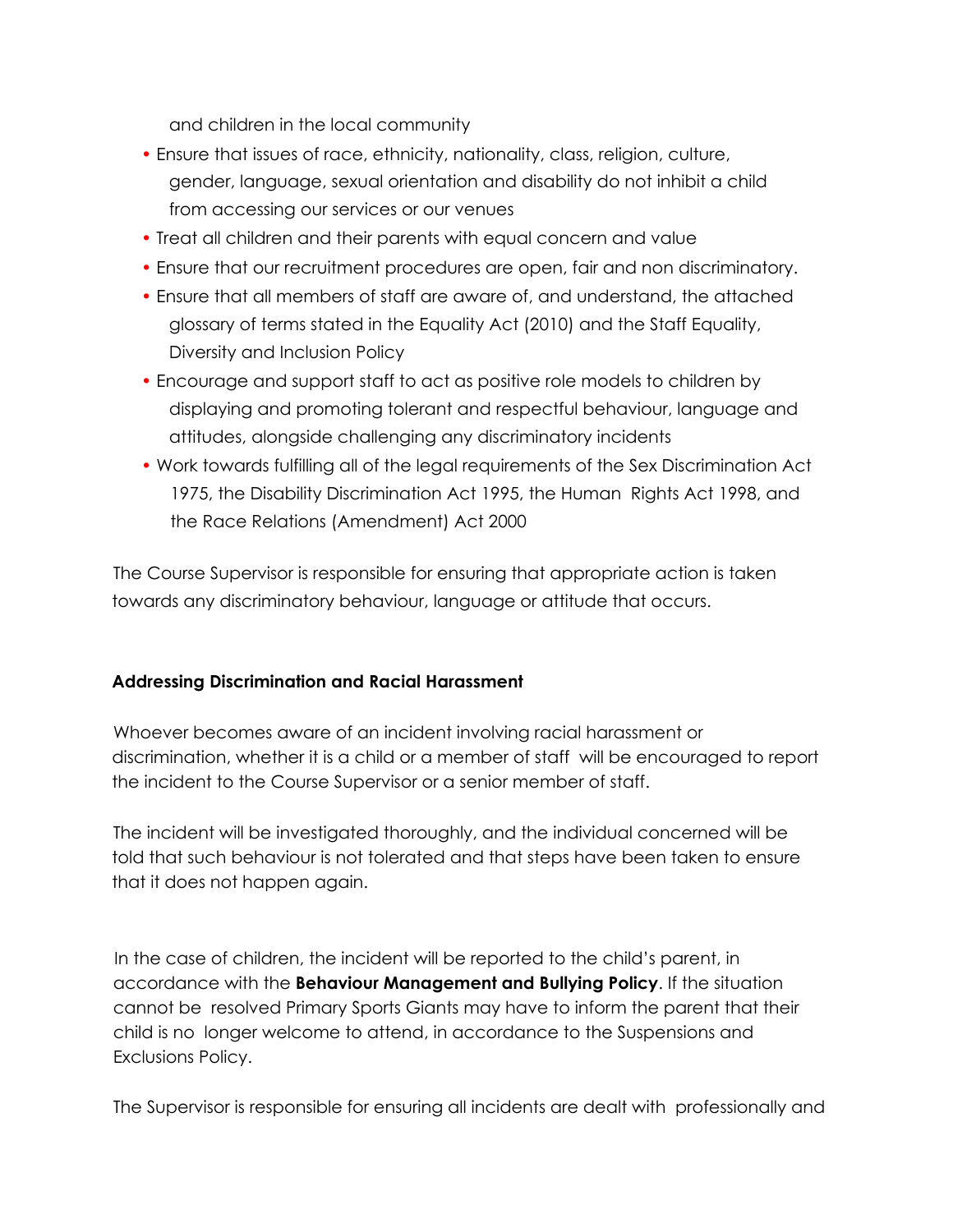sensitively. Where more advice is needed in dealing with discrimination and racial harrassment the Designated Safeguarding lead should be contacted (Tom Humphreys). All incidents will be kept confidential.

In cases where a Manager or Course Supervisor is involved, the Registered Person and Designated Safeguarding Lead (Tom Humphreys) will handle the incident.

## **Glossary of terms (Equality Act 2010)**

## **Age**

The Act protects people of all ages. However, different treatment because of age is not unlawful direct or indirect discrimination if the employee can justify it, ie if the person can demonstrate that it is a proportionate means of meeting a legitimate aim.

### **Disability**

Under the Act, a person is disabled if they have a physical or mental impairment which has a substantial and long-term adverse effect on their ability to carry out normal day-to-day activities.

## **Gender reassignment**

The Act provides protection for transsexual people. A transsexual person is someone who proposes to, starts or has completed a process to change his or her gender.

## **Race**

For the purposes of the Act 'race' includes colour, nationality and ethnic or national origins.

#### **Religion or belief**

In the Equality Act, religion includes any religion. It also includes a lack of religion, in other words those who do not follow a certain religion or have no religion at all. Additionally, a religion must have a clear structure and belief system. Belief means any religious or philosophical belief or a lack of such belief. To be protected, a belief must satisfy various criteria, including that it is a weighty and substantial aspect of human life and behaviour.

## **Sex**

Both men and women are protected under the Act.

## **Sexual orientation**

The Act protects bisexual, gay, heterosexual and lesbian people.